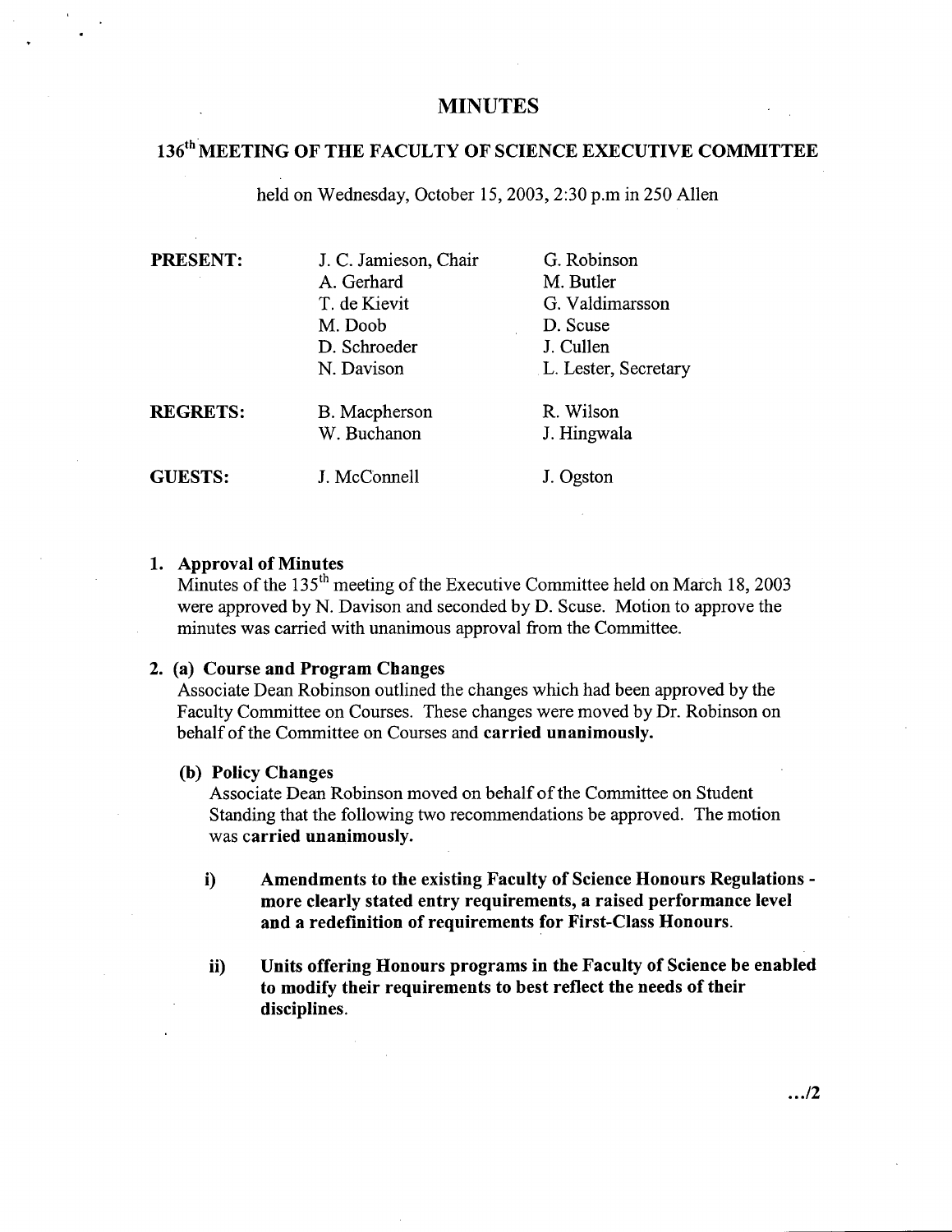#### **Graduate Course Changes**

Associate Dean Butler outlined the Graduate Course Changes which were approved at the meeting of the Faculty of Science Graduate committee on September 3, 2003. There were course changes in the departments of Botany, Chemistry, Microbiology, Physics and Zoology.

## **Selection of Science Award Winners**

Ms. Joan McConnell outlined the awards and the recommendations and rationale behind the awards.

After discussion on all the awards, the following distribution of awards was **CARRIED.** 

**Award # 1** - **Isbister Undergraduate Scholarships -** 6 awards at *\$750* each - to be shared equally between the following 7 students (each receiving \$642.08).

> TSANG, James JOHANNSON, Karen NIKKEL, Timothy DERKATCH, Sheldon HILDEBRAND, William GILL, Kulbir STALDER, Marc

**Award** #2 - **Diane Dowling -** 1 award of \$600 for the highest female in Year 2

PICKERiNG, Christine

**Award #3** - **Maxwell Rady -** 1 award of *\$275* - year 2 of any program.

TSANG, James

**Award #4 - Rosabelle Searle Leach**  $-1$  award of \$250 to be split three ways (1  $\omega$ ) \$125.00 and 2 @ *\$62.50)* 

> CENKOWSKT, Marta DESAUTELS, Danielle BOOKATZ, Adam

**Award #5** - **Sony Science Scholarship -** 1 award of *\$1,500—* cannot be shared

JOHANNSON, Karen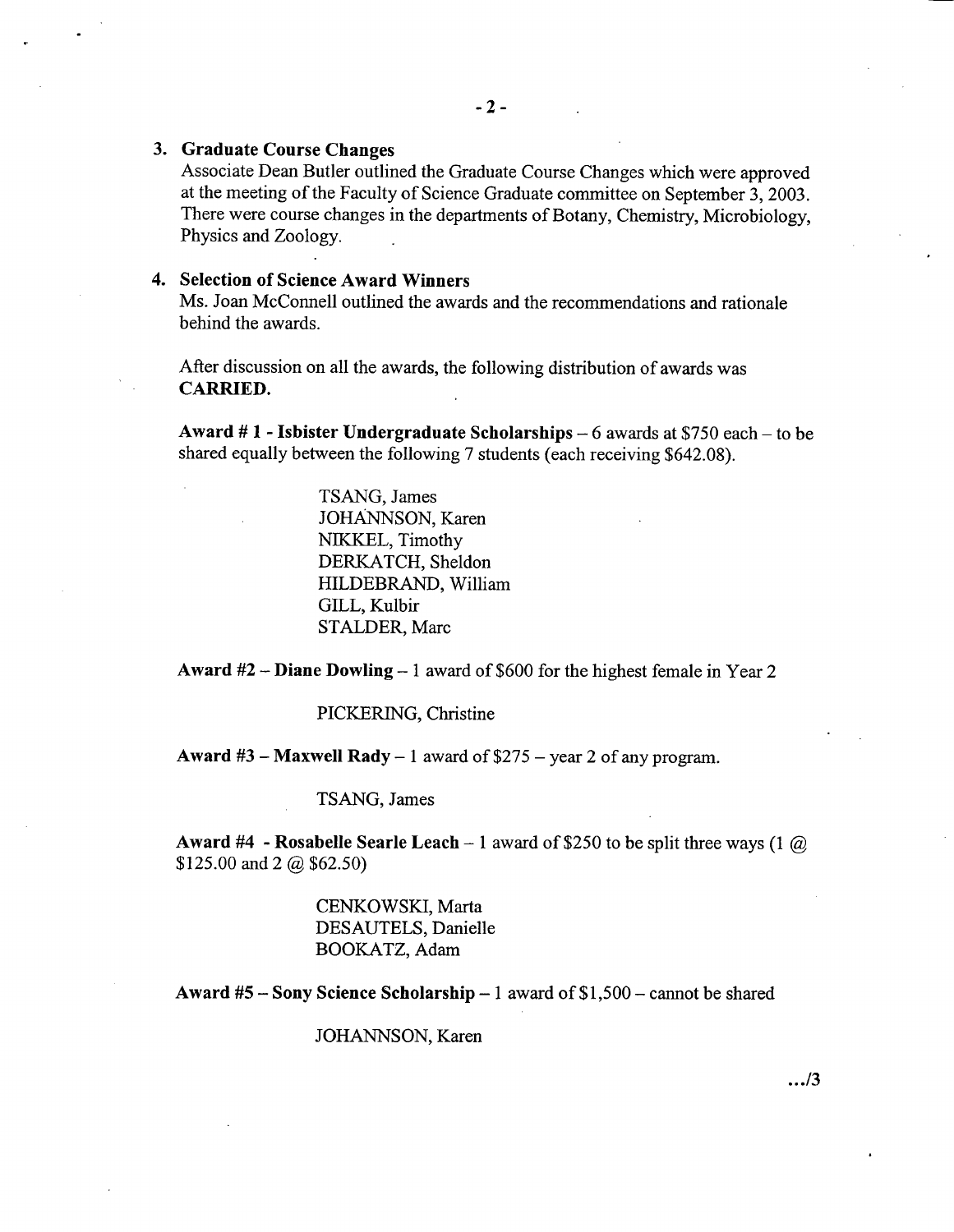Award **#6** - **Hogg Undergraduate Scholarship -** 1 award of \$1,500— cannot be shared.

#### TSANG, James

**Award** #7 - **Benjamin Cohen -** 1 award of \$375 to be shared equally amongst the following *5* students *(\$75* each)

> CENKOWSKI, Marta DESAUTELS, Danielle BOOKATZ, Adam TSANG, James JOHANNSON, Karen

Award  $#8 - Class$  of '43 and '68 Reunion Scholarship  $-1$  award of \$350 to be shared equally between the following 2 students (each receiving \$175.00)

> DESAUTELS, Danielle BOOKATZ, Adam

**Women in the Physical Sciences 2003 -** 1 Scholarship of \$2,000 split equally between the following 2 students (each receiving \$1,000)

> MAPOLA, Tracy (renewal) CHMIELUK, Lindusia (new)

This is renewable for up to 2 years after the initial offering, depending on academic performance and funds available.

**Mark G. Smerchanski Memorial Scholarship for Women in the Physical Sciences**  $-1$  award of \$2,000 to:

#### BOESE, Krista

#### *5.* **Dean's Report**

Dean Jamieson reported on the following:

2004 Centenary - Botany, Chemistry and Physics and Astronomy are working on their departmental celebrations. The Centenary Dinner will be held in the Crystal Ballroom of the Hotel Fort Garry. There will be entertainment and a mystery guest. The President and Chancellor will be invited as well as former Deans of Science. Bert Friesen, John Langstaffe, Mark Evans, I.B.D. etc. will

*.14*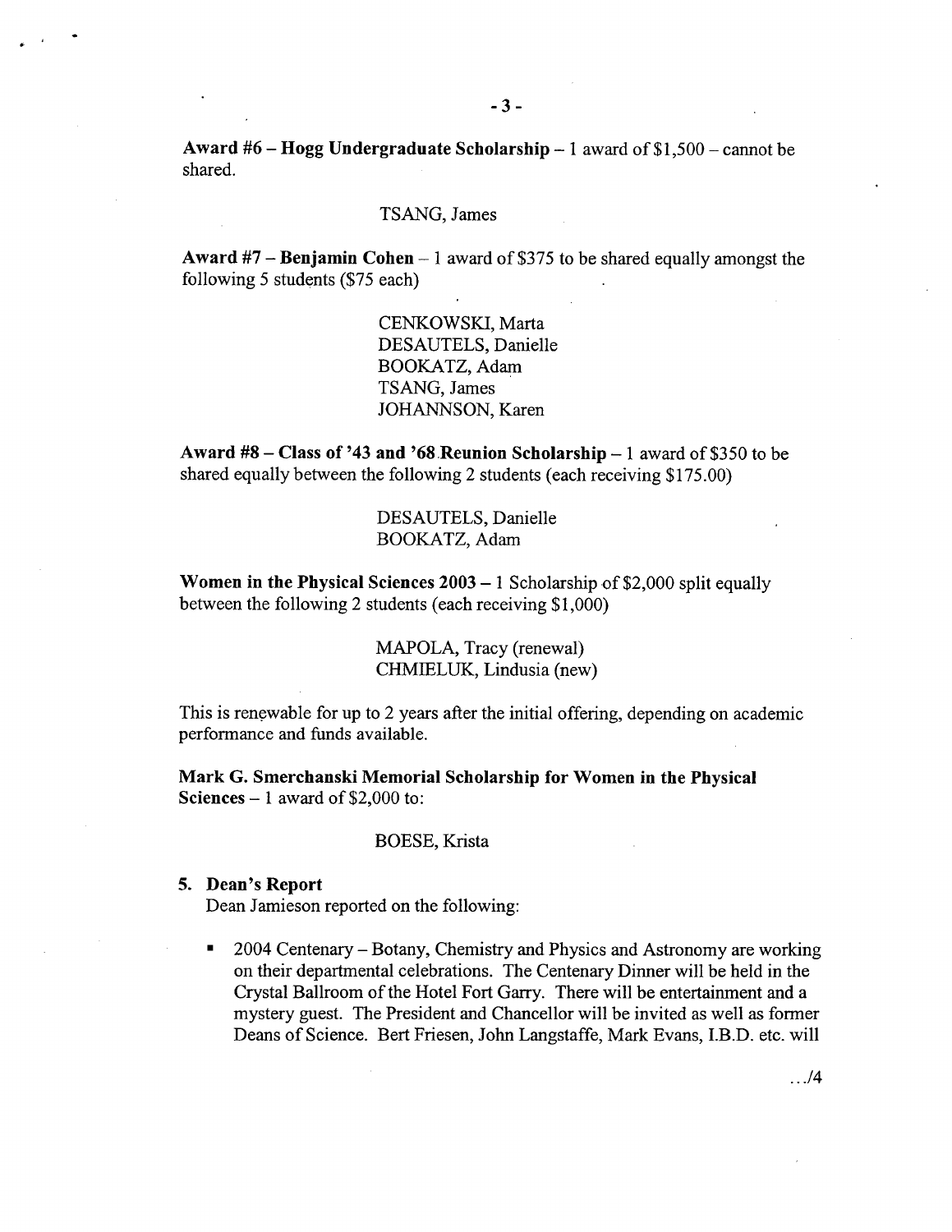be invited to buy tables. Dr. Connor will give a history of the Faculty of Science.

Budget - Dean Jamieson reviewed the Faculty of Science budget, including  $\blacksquare$ projection for 2003-04, and commitments. The projected deficit at year end is \$64,096. 30 students received Graduate Student Fellowships last year and there were 22 new fellowships awarded this year. Overall, the Faculty of Science is in good financial shape, as evidenced by the fact that we have money to spend on programs such as the Graduate Fellowships.

#### **Other Business**

Dean Jamieson reported that the new Faculty of Science promotional brochures, which were required for the evening of excellence, are now available. This year's brochure includes graduate programs with research expertise in departments. The brochure is printed every two years to keep updated.

## **Adjournment**

The meeting adjourned at 4:10 p.m.